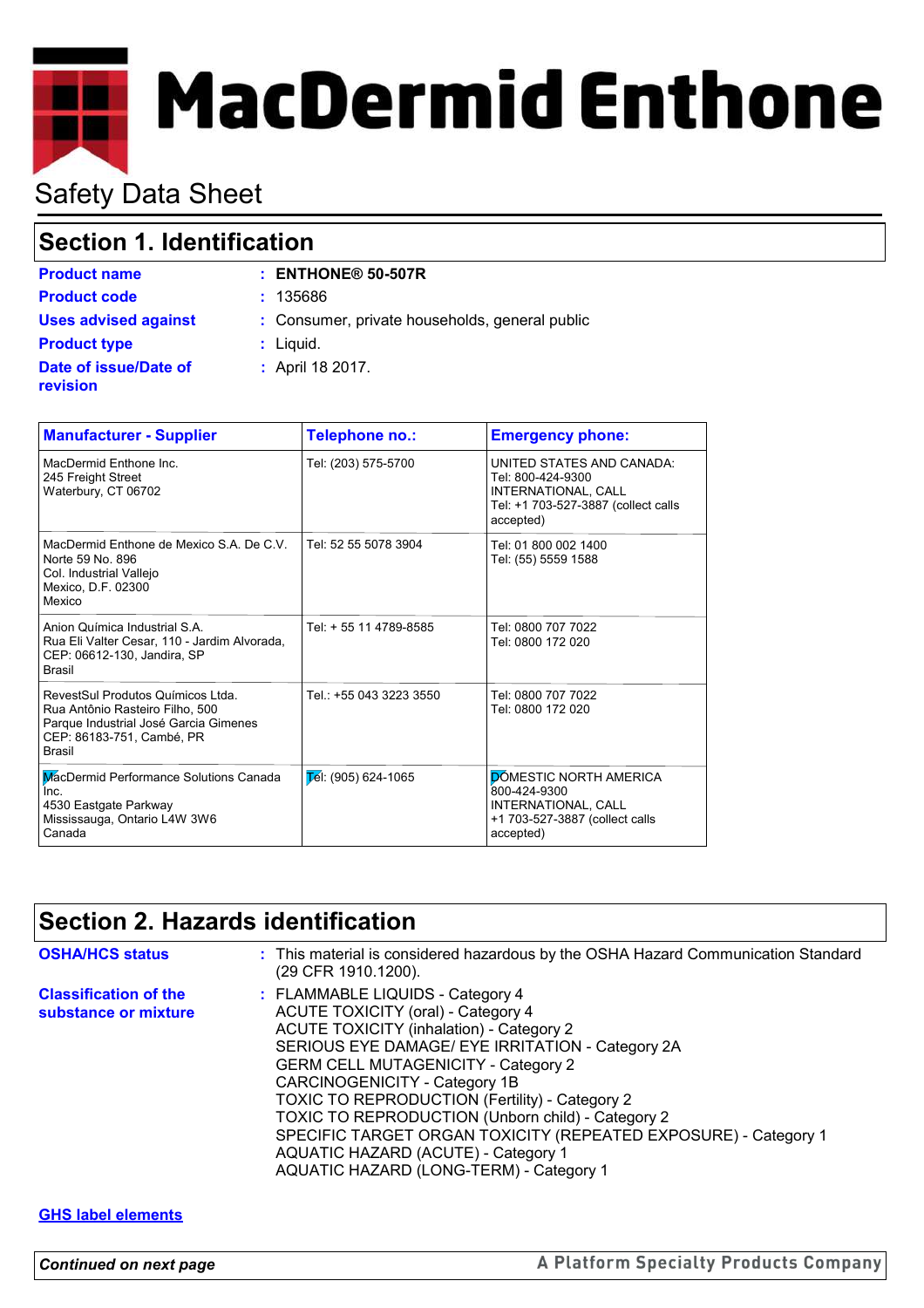## **Section 2. Hazards identification**

 $\blacktriangle$ 

 $\blacktriangle$ 

| <b>Hazard pictograms</b> |  |
|--------------------------|--|
|--------------------------|--|

| <b>Signal word</b>                         | : Danger                                                                                                                                                                                                                                                                                                                                                                                                                                                                                                                                             |
|--------------------------------------------|------------------------------------------------------------------------------------------------------------------------------------------------------------------------------------------------------------------------------------------------------------------------------------------------------------------------------------------------------------------------------------------------------------------------------------------------------------------------------------------------------------------------------------------------------|
| <b>Hazard statements</b>                   | : Combustible liquid.<br>Fatal if inhaled.<br>Harmful if swallowed.<br>Causes serious eye irritation.<br>May cause cancer.<br>Suspected of damaging fertility or the unborn child.<br>Suspected of causing genetic defects.<br>Causes damage to organs through prolonged or repeated exposure.<br>Very toxic to aquatic life with long lasting effects.                                                                                                                                                                                              |
| <b>Precautionary statements</b>            |                                                                                                                                                                                                                                                                                                                                                                                                                                                                                                                                                      |
| <b>Prevention</b>                          | : Obtain special instructions before use. Do not handle until all safety precautions have<br>been read and understood. Wear protective gloves. Wear eye or face protection.<br>Wear respiratory protection. Keep away from flames and hot surfaces. - No smoking.<br>Use only outdoors or in a well-ventilated area. Avoid release to the environment. Do<br>not breathe vapor. Do not eat, drink or smoke when using this product. Wash hands<br>thoroughly after handling.                                                                         |
| <b>Response</b>                            | : Collect spillage. Get medical attention if you feel unwell. IF exposed or concerned: Get<br>medical attention. IF INHALED: Remove victim to fresh air and keep at rest in a<br>position comfortable for breathing. Immediately call a POISON CENTER or physician.<br>IF SWALLOWED: Call a POISON CENTER or physician if you feel unwell. Rinse<br>mouth. IF IN EYES: Rinse cautiously with water for several minutes. Remove contact<br>lenses, if present and easy to do. Continue rinsing. If eye irritation persists: Get<br>medical attention. |
| <b>Storage</b>                             | : Store locked up. Store in a well-ventilated place. Keep cool.                                                                                                                                                                                                                                                                                                                                                                                                                                                                                      |
| <b>Disposal</b>                            | : Dispose of contents and container in accordance with all local, regional, national and<br>international regulations.                                                                                                                                                                                                                                                                                                                                                                                                                               |
| <b>Hazards not otherwise</b><br>classified | : None known.                                                                                                                                                                                                                                                                                                                                                                                                                                                                                                                                        |

## **Section 3. Composition/information on ingredients**

**Substance/mixture :** Mixture

| <b>Ingredient name</b>           | $\frac{9}{6}$ | <b>CAS number</b> |
|----------------------------------|---------------|-------------------|
| <b>Barium</b> sulfate            | $10 - 20$     | 7727-43-7         |
| 2-(2-ethoxyethoxy) ethyl acetate | $10 - 20$     | $112 - 15 - 2$    |
| Cadmium (Non-pyrophoric)         | $1 - 10$      | 7440-43-9         |
| (2-methoxymethylethoxy)propanol  | $1 - 10$      | 34590-94-8        |
| 2-methoxy-1-methylethyl acetate  | $1 - 10$      | 108-65-6          |
| selenium                         | $1 - 10$      | 7782-49-2         |
| petroleum solvent naphtha        | $1 - 10$      |                   |
| Inorganic filler                 | $ 0.1 - 1.0$  |                   |

Any concentration shown as a range is to protect confidentiality or is due to batch variation.

**There are no additional ingredients present which, within the current knowledge of the supplier and in the concentrations applicable, are classified as hazardous to health or the environment and hence require reporting in this section.**

**Occupational exposure limits, if available, are listed in Section 8.**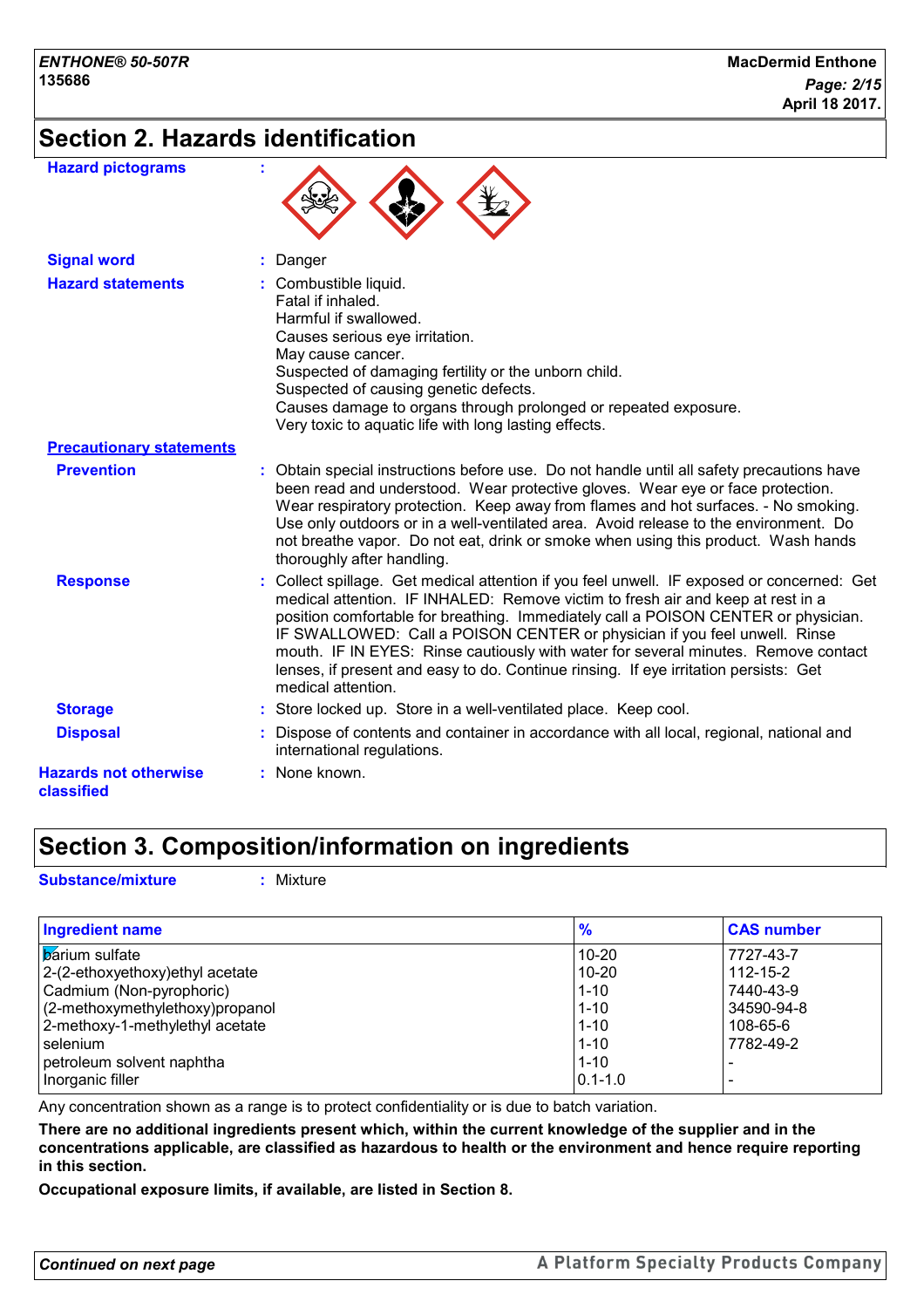## **Section 4. First aid measures**

#### **Description of necessary first aid measures**

| <b>Eye contact</b>  | : Check for and remove any contact lenses. Immediately flush eyes with running water<br>for at least 30 minutes, keeping eyelids open. Get medical attention.                                                                                                                                                                                                                                                                                                                                                                                                                                                                                                                                                                                                                                                                 |
|---------------------|-------------------------------------------------------------------------------------------------------------------------------------------------------------------------------------------------------------------------------------------------------------------------------------------------------------------------------------------------------------------------------------------------------------------------------------------------------------------------------------------------------------------------------------------------------------------------------------------------------------------------------------------------------------------------------------------------------------------------------------------------------------------------------------------------------------------------------|
| <b>Inhalation</b>   | : Get medical attention immediately. Call a poison center or physician. Remove victim to<br>fresh air and keep at rest in a position comfortable for breathing. If it is suspected that<br>mists are still present, the rescuer should wear an appropriate mask or self-contained<br>breathing apparatus. If not breathing, if breathing is irregular or if respiratory arrest<br>occurs, provide artificial respiration or oxygen by trained personnel. It may be<br>dangerous to the person providing aid to give mouth-to-mouth resuscitation. If<br>unconscious, place in recovery position and get medical attention immediately. Maintain<br>an open airway. Loosen tight clothing such as a collar, tie, belt or waistband.                                                                                            |
| <b>Skin contact</b> | : Flush contaminated skin with plenty of water. Remove contaminated clothing and<br>shoes. Wash contaminated clothing thoroughly with water before removing it, or wear<br>gloves. Continue to rinse for at least 15 minutes. Get medical attention. Wash clothing<br>before reuse. Clean shoes thoroughly before reuse.                                                                                                                                                                                                                                                                                                                                                                                                                                                                                                      |
| <b>Ingestion</b>    | : Wash out mouth with water. Remove dentures if any. Remove victim to fresh air and<br>keep at rest in a position comfortable for breathing. If material has been swallowed and<br>the exposed person is conscious, give small quantities of water to drink. Stop if the<br>exposed person feels sick as vomiting may be dangerous. Do not induce vomiting<br>unless directed to do so by medical personnel. If vomiting occurs, the head should be<br>kept low so that vomit does not enter the lungs. Get medical attention. If necessary,<br>call a poison center or physician. Never give anything by mouth to an unconscious<br>person. If unconscious, place in recovery position and get medical attention<br>immediately. Maintain an open airway. Loosen tight clothing such as a collar, tie, belt<br>or waistband. |

#### **Most important symptoms/effects, acute and delayed**

| <b>Potential acute health effects</b> |                                                                                                                                |
|---------------------------------------|--------------------------------------------------------------------------------------------------------------------------------|
| <b>Eye contact</b>                    | : Causes serious eye irritation.                                                                                               |
| <b>Inhalation</b>                     | Fatal if inhaled.                                                                                                              |
| <b>Skin contact</b>                   | No known significant effects or critical hazards.                                                                              |
| <b>Ingestion</b>                      | : Harmful if swallowed.                                                                                                        |
| <b>Over-exposure signs/symptoms</b>   |                                                                                                                                |
| <b>Eye contact</b>                    | : Adverse symptoms may include the following:<br>pain or irritation<br>watering<br>redness                                     |
| <b>Inhalation</b>                     | : Adverse symptoms may include the following:<br>reduced fetal weight<br>increase in fetal deaths<br>skeletal malformations    |
| <b>Skin contact</b>                   | : Adverse symptoms may include the following:<br>reduced fetal weight<br>increase in fetal deaths<br>skeletal malformations    |
| <b>Ingestion</b>                      | : Adverse symptoms may include the following:<br>reduced fetal weight<br>increase in fetal deaths<br>skeletal malformations    |
|                                       | Indication of immediate medical attention and special treatment needed, if necessary                                           |
| <b>Notes to physician</b>             | : Treat symptomatically. Contact poison treatment specialist immediately if large<br>quantities have been ingested or inhaled. |
| <b>Specific treatments</b>            | : No specific treatment.                                                                                                       |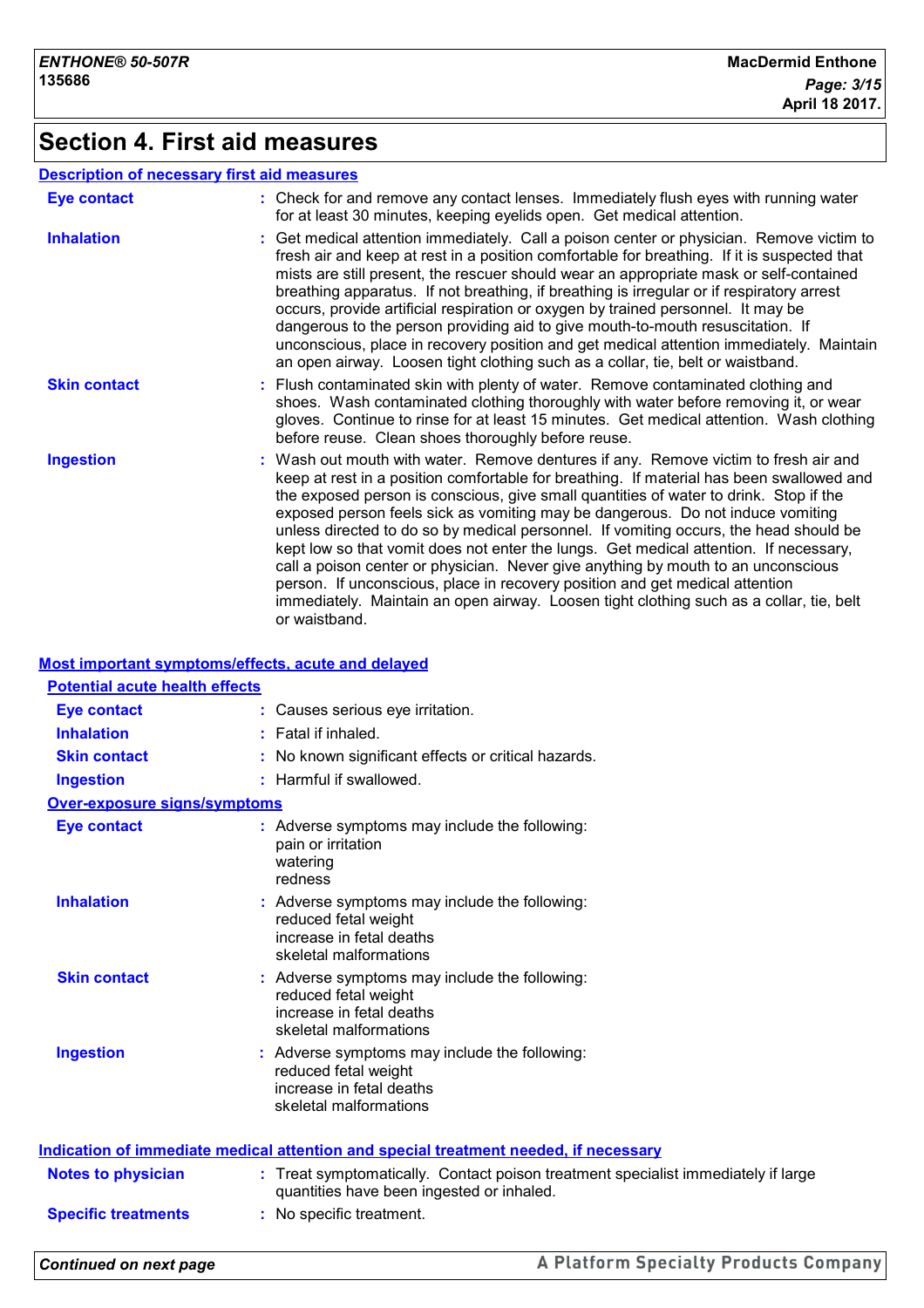## **Section 4. First aid measures**

| <b>Protection of first-aiders</b> | : No action shall be taken involving any personal risk or without suitable training. If it is<br>suspected that mists are still present, the rescuer should wear an appropriate mask or<br>self-contained breathing apparatus. It may be dangerous to the person providing aid to<br>give mouth-to-mouth resuscitation. Wash contaminated clothing thoroughly with water<br>before removing it, or wear gloves. |
|-----------------------------------|-----------------------------------------------------------------------------------------------------------------------------------------------------------------------------------------------------------------------------------------------------------------------------------------------------------------------------------------------------------------------------------------------------------------|
|                                   |                                                                                                                                                                                                                                                                                                                                                                                                                 |

**See toxicological information (Section 11)**

#### **Section 5. Fire-fighting measures :** Promptly isolate the scene by removing all persons from the vicinity of the incident if there is a fire. No action shall be taken involving any personal risk or without suitable training. Move containers from fire area if this can be done without risk. Use water spray to keep fire-exposed containers cool. **Hazardous thermal decomposition products Specific hazards arising from the chemical** Decomposition products may include the following materials: **:** carbon dioxide carbon monoxide sulfur oxides metal oxide/oxides Combustible liquid. In a fire or if heated, a pressure increase will occur and the **:** container may burst, with the risk of a subsequent explosion. Runoff to sewer may create fire or explosion hazard. This material is very toxic to aquatic life with long lasting effects. Fire water contaminated with this material must be contained and prevented from being discharged to any waterway, sewer or drain. Fire-fighters should wear appropriate protective equipment and self-contained breathing **:** apparatus (SCBA) with a full face-piece operated in positive pressure mode. **Special protective equipment for fire-fighters** Use dry chemical, CO2, water spray (fog) or foam. **: Extinguishing media :** Do not use water jet. **Suitable extinguishing media Unsuitable extinguishing media Special protective actions for fire-fighters Remark :** No additional information.

## **Section 6. Accidental release measures**

#### **Environmental precautions Personal precautions, protective equipment and emergency procedures :** Avoid dispersal of spilled material and runoff and contact with soil, waterways, drains **:** No action shall be taken involving any personal risk or without suitable training. Evacuate surrounding areas. Keep unnecessary and unprotected personnel from entering. Do not touch or walk through spilled material. Shut off all ignition sources. No flares, smoking or flames in hazard area. Do not breathe vapor or mist. Provide adequate ventilation. Wear appropriate respirator when ventilation is inadequate. Put on appropriate personal protective equipment. and sewers. Inform the relevant authorities if the product has caused environmental pollution (sewers, waterways, soil or air). Water polluting material. May be harmful to the environment if released in large quantities. Collect spillage. **For non-emergency personnel For emergency responders** : If specialised clothing is required to deal with the spillage, take note of any information in Section 8 on suitable and unsuitable materials. See also the information in "For nonemergency personnel".

#### **Methods and materials for containment and cleaning up**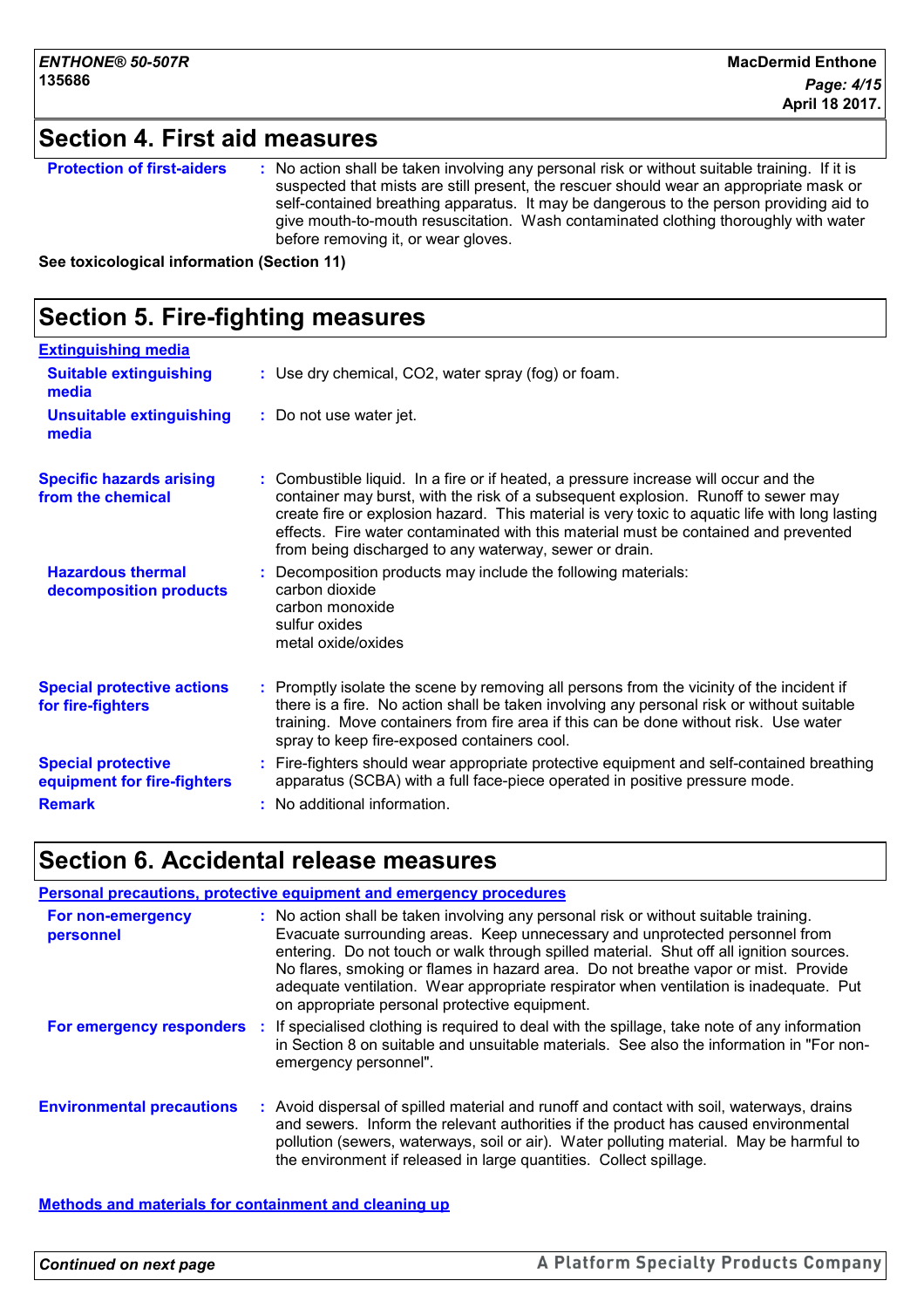## **Section 6. Accidental release measures**

| <b>Small spill</b> | : Stop leak if without risk. Move containers from spill area. Use spark-proof tools and<br>explosion-proof equipment. Dilute with water and mop up if water-soluble. Alternatively,<br>or if water-insoluble, absorb with an inert dry material and place in an appropriate waste<br>disposal container. Dispose of via a licensed waste disposal contractor.                                                                                                                                                                                                                                                                                                                                                                                                        |
|--------------------|----------------------------------------------------------------------------------------------------------------------------------------------------------------------------------------------------------------------------------------------------------------------------------------------------------------------------------------------------------------------------------------------------------------------------------------------------------------------------------------------------------------------------------------------------------------------------------------------------------------------------------------------------------------------------------------------------------------------------------------------------------------------|
| <b>Large spill</b> | : Stop leak if without risk. Move containers from spill area. Use spark-proof tools and<br>explosion-proof equipment. Approach release from upwind. Prevent entry into sewers,<br>water courses, basements or confined areas. Wash spillages into an effluent treatment<br>plant or proceed as follows. Contain and collect spillage with non-combustible,<br>absorbent material e.g. sand, earth, vermiculite or diatomaceous earth and place in<br>container for disposal according to local regulations (see Section 13). Dispose of via a<br>licensed waste disposal contractor. Contaminated absorbent material may pose the<br>same hazard as the spilled product. Note: see Section 1 for emergency contact<br>information and Section 13 for waste disposal. |

## **Section 7. Handling and storage**

#### **Precautions for safe handling**

| <b>Protective measures</b>                                                       | : Put on appropriate personal protective equipment (see Section 8). Avoid exposure -<br>obtain special instructions before use. Avoid exposure during pregnancy. Do not<br>handle until all safety precautions have been read and understood. Do not get in eyes<br>or on skin or clothing. Do not breathe vapor or mist. Do not ingest. Avoid release to<br>the environment. Use only with adequate ventilation. Wear appropriate respirator when<br>ventilation is inadequate. Do not enter storage areas and confined spaces unless<br>adequately ventilated. Keep in the original container or an approved alternative made<br>from a compatible material, kept tightly closed when not in use. Store and use away<br>from heat, sparks, open flame or any other ignition source. Use explosion-proof<br>electrical (ventilating, lighting and material handling) equipment. Use only non-sparking<br>tools. Empty containers retain product residue and can be hazardous. Do not reuse<br>container. |
|----------------------------------------------------------------------------------|-----------------------------------------------------------------------------------------------------------------------------------------------------------------------------------------------------------------------------------------------------------------------------------------------------------------------------------------------------------------------------------------------------------------------------------------------------------------------------------------------------------------------------------------------------------------------------------------------------------------------------------------------------------------------------------------------------------------------------------------------------------------------------------------------------------------------------------------------------------------------------------------------------------------------------------------------------------------------------------------------------------|
| <b>Advice on general</b><br>occupational hygiene                                 | : Eating, drinking and smoking should be prohibited in areas where this material is<br>handled, stored and processed. Workers should wash hands and face before eating,<br>drinking and smoking. Remove contaminated clothing and protective equipment before<br>entering eating areas. See also Section 8 for additional information on hygiene<br>measures.                                                                                                                                                                                                                                                                                                                                                                                                                                                                                                                                                                                                                                             |
| <b>Conditions for safe storage,</b><br>including any<br><b>incompatibilities</b> | : Store in accordance with local regulations. Store in a segregated and approved area.<br>Store in original container protected from direct sunlight in a dry, cool and well-ventilated<br>area, away from incompatible materials (see Section 10) and food and drink. Store<br>locked up. Eliminate all ignition sources. Separate from oxidizing materials. Keep<br>container tightly closed and sealed until ready for use. Containers that have been<br>opened must be carefully resealed and kept upright to prevent leakage. Do not store in<br>unlabeled containers. Use appropriate containment to avoid environmental<br>contamination.                                                                                                                                                                                                                                                                                                                                                          |

## **Section 8. Exposure controls/personal protection**

**Control parameters Occupational exposure limits**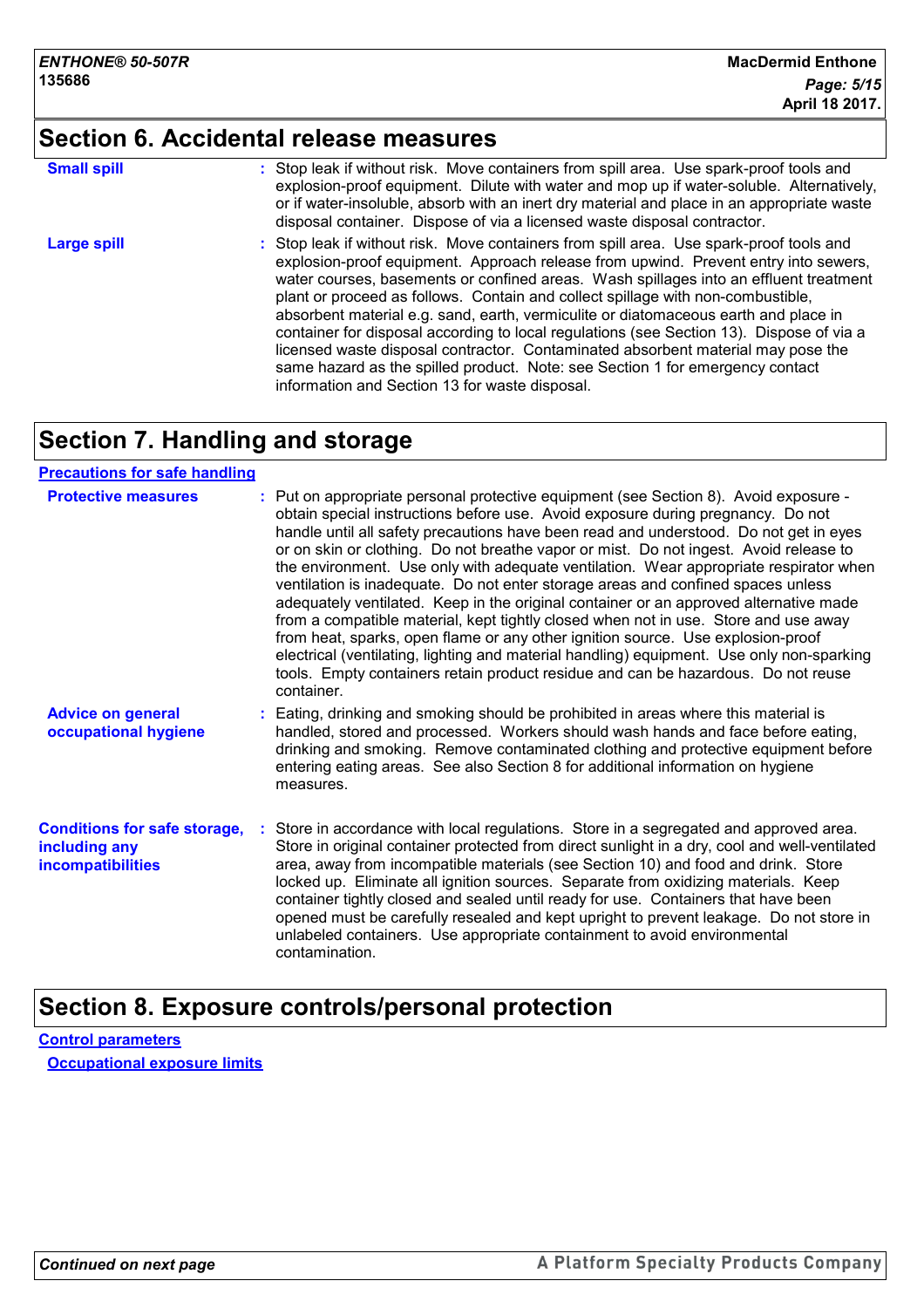## **Section 8. Exposure controls/personal protection**

| <b>Ingredient name</b>          | <b>Exposure limits</b>                                                    |
|---------------------------------|---------------------------------------------------------------------------|
| <b>barium</b> sulfate           | ACGIH TLV (United States, 4/2014). Notes: The value is for total          |
|                                 | dust containing no asbestos and < 1% crystalline silica.                  |
|                                 | TWA: 5 mg/m <sup>3</sup> 8 hours. Form: Inhalable fraction                |
|                                 | <b>ACGIH TLV (United States, 2001).</b>                                   |
|                                 | TWA: 10 mg/m <sup>3</sup> 8 hours.                                        |
|                                 | NIOSH REL (United States, 10/2013).                                       |
|                                 | TWA: 5 mg/m <sup>3</sup> 10 hours. Form: Respirable fraction              |
|                                 | TWA: 10 mg/m <sup>3</sup> 10 hours. Form: Total                           |
|                                 | OSHA PEL (United States, 2/2013).                                         |
|                                 | TWA: 5 mg/m <sup>3</sup> 8 hours. Form: Respirable fraction               |
|                                 | TWA: 15 mg/m <sup>3</sup> 8 hours. Form: Total dust                       |
| Cadmium (Non-pyrophoric)        | <b>ACGIH TLV (United States, 9/2004).</b>                                 |
|                                 | TWA: 0.002 mg/m <sup>3</sup> 8 hours. Form: As Cadmium                    |
|                                 | OSHA PEL Z2 (United States, 2/2013).                                      |
|                                 | TWA: 0.2 mg/m <sup>3</sup> 8 hours. Form: Dust                            |
|                                 | CEIL: 0.6 mg/m <sup>3</sup> Form: Dust                                    |
|                                 | TWA: 0.1 mg/m <sup>3</sup> 8 hours. Form: Fume                            |
|                                 | CEIL: 0.3 mg/m <sup>3</sup> Form: Fume                                    |
|                                 | OSHA PEL (United States, 2/2013).                                         |
|                                 | TWA: $5 \mu g/m^3$ , (as Cd) 8 hours.                                     |
|                                 | ACGIH TLV (United States, 4/2014).                                        |
|                                 | TWA: 0.01 mg/m <sup>3</sup> , (as Cd) 8 hours. Form: Inhalable fraction   |
|                                 | TWA: 0.002 mg/m <sup>3</sup> , (as Cd) 8 hours. Form: Respirable fraction |
| (2-methoxymethylethoxy)propanol | ACGIH TLV (United States, 4/2014). Absorbed through skin.                 |
|                                 | STEL: 909 mg/m <sup>3</sup> 15 minutes.                                   |
|                                 | STEL: 150 ppm 15 minutes.                                                 |
|                                 | TWA: 606 mg/m <sup>3</sup> 8 hours.                                       |
|                                 | TWA: 100 ppm 8 hours.                                                     |
|                                 | NIOSH REL (United States, 10/2013). Absorbed through skin.                |
|                                 | STEL: 900 mg/m <sup>3</sup> 15 minutes.                                   |
|                                 |                                                                           |
|                                 | STEL: 150 ppm 15 minutes.<br>TWA: 600 mg/m <sup>3</sup> 10 hours.         |
|                                 |                                                                           |
|                                 | TWA: 100 ppm 10 hours.                                                    |
|                                 | OSHA PEL (United States, 2/2013). Absorbed through skin.                  |
|                                 | TWA: 600 mg/m <sup>3</sup> 8 hours.                                       |
|                                 | TWA: 100 ppm 8 hours.                                                     |
| 2-methoxy-1-methylethyl acetate | AIHA WEEL (United States, 10/2011).                                       |
|                                 | TWA: 50 ppm 8 hours.                                                      |
| selenium                        | ACGIH TLV (United States, 4/2014). Notes: as Se                           |
|                                 | TWA: $0.2 \text{ mg/m}^3$ , (as Se) 8 hours.                              |
|                                 | NIOSH REL (United States, 10/2013). Notes: Note: The REL and              |
|                                 | PEL also apply to other selenium compounds (as Se) except                 |
|                                 | Selenium hexafluoride.                                                    |
|                                 | TWA: $0.2 \text{ mg/m}^3$ , (as Se) 10 hours.                             |
| petroleum solvent naphtha       | Manufacturer (United States, 2/2006).                                     |
|                                 | TWA: 100 ppm 8 hours.                                                     |
| Inorganic filler                | OSHA PEL (United States, 2/2013).                                         |
|                                 | TWA: 15 mg/m <sup>3</sup> 8 hours. Form: Total dust                       |
|                                 | ACGIH TLV (United States, 4/2014). Notes: Substance identified            |
|                                 | by other sources as a suspected or confirmed human carcinogen.            |
|                                 | 1996 Adoption Substances for which the TLV is higher than the             |
|                                 | OSHA Permissible Exposure Limit (PEL) and/or the NIOSH                    |
|                                 | Recommended Exposure Limit (REL). See CFR 58(124) :                       |
|                                 | 36338-33351, June 30, 1993, for revised OSHA PEL. Refers to               |
|                                 | Appendix A -- Carcinogens.                                                |
|                                 |                                                                           |
|                                 | TWA: 10 mg/m <sup>3</sup> 8 hours.                                        |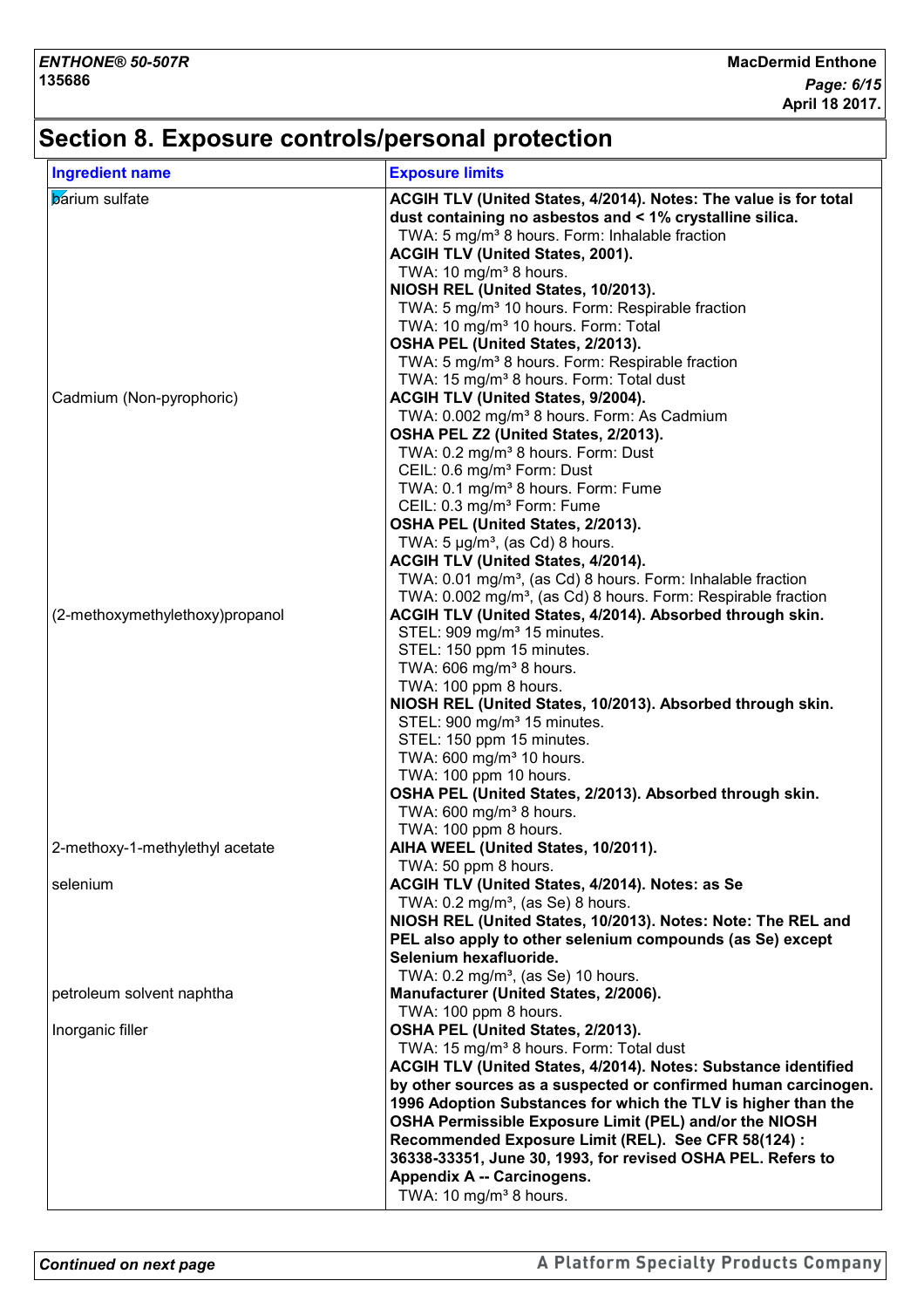## **Section 8. Exposure controls/personal protection**

| <b>Appropriate engineering</b><br><b>controls</b> | : Use only with adequate ventilation. Use process enclosures, local exhaust ventilation or<br>other engineering controls to keep worker exposure to airborne contaminants below any<br>recommended or statutory limits. The engineering controls also need to keep gas,<br>vapor or dust concentrations below any lower explosive limits. Use explosion-proof<br>ventilation equipment.                                                                                                                                                                                                                              |  |  |  |
|---------------------------------------------------|----------------------------------------------------------------------------------------------------------------------------------------------------------------------------------------------------------------------------------------------------------------------------------------------------------------------------------------------------------------------------------------------------------------------------------------------------------------------------------------------------------------------------------------------------------------------------------------------------------------------|--|--|--|
| <b>Environmental exposure</b><br>controls         | Emissions from ventilation or work process equipment should be checked to ensure<br>they comply with the requirements of environmental protection legislation. In some<br>cases, fume scrubbers, filters or engineering modifications to the process equipment<br>will be necessary to reduce emissions to acceptable levels.                                                                                                                                                                                                                                                                                        |  |  |  |
| <b>Individual protection measures</b>             |                                                                                                                                                                                                                                                                                                                                                                                                                                                                                                                                                                                                                      |  |  |  |
| <b>Hygiene measures</b>                           | : Wash hands, forearms and face thoroughly after handling chemical products, before<br>eating, smoking and using the lavatory and at the end of the working period.<br>Appropriate techniques should be used to remove potentially contaminated clothing.<br>Wash contaminated clothing before reusing. Ensure that eyewash stations and safety<br>showers are close to the workstation location.                                                                                                                                                                                                                    |  |  |  |
| <b>Eye/face protection</b>                        | : Safety eyewear complying with an approved standard should be used when a risk<br>assessment indicates this is necessary to avoid exposure to liquid splashes, mists,<br>gases or dusts. If contact is possible, the following protection should be worn, unless<br>the assessment indicates a higher degree of protection: chemical splash goggles.                                                                                                                                                                                                                                                                |  |  |  |
| <b>Skin protection</b>                            |                                                                                                                                                                                                                                                                                                                                                                                                                                                                                                                                                                                                                      |  |  |  |
| <b>Hand protection</b>                            | Chemical-resistant, impervious gloves complying with an approved standard should be<br>worn at all times when handling chemical products if a risk assessment indicates this is<br>necessary. Considering the parameters specified by the glove manufacturer, check<br>during use that the gloves are still retaining their protective properties. It should be<br>noted that the time to breakthrough for any glove material may be different for different<br>glove manufacturers. In the case of mixtures, consisting of several substances, the<br>protection time of the gloves cannot be accurately estimated. |  |  |  |
| <b>Body protection</b>                            | : Personal protective equipment for the body should be selected based on the task being<br>performed and the risks involved and should be approved by a specialist before<br>handling this product.                                                                                                                                                                                                                                                                                                                                                                                                                  |  |  |  |
| <b>Other skin protection</b>                      | : Appropriate footwear and any additional skin protection measures should be selected<br>based on the task being performed and the risks involved and should be approved by a<br>specialist before handling this product.                                                                                                                                                                                                                                                                                                                                                                                            |  |  |  |
| <b>Respiratory protection</b>                     | : Use a properly fitted, air-purifying or air-fed respirator complying with an approved<br>standard if a risk assessment indicates this is necessary. Respirator selection must be<br>based on known or anticipated exposure levels, the hazards of the product and the safe<br>working limits of the selected respirator.                                                                                                                                                                                                                                                                                           |  |  |  |

## **Section 9. Physical and chemical properties**

| <b>Appearance</b>                |                                                                                                                             |
|----------------------------------|-----------------------------------------------------------------------------------------------------------------------------|
| <b>Physical state</b>            | $:$ Liquid.                                                                                                                 |
| <b>Color</b>                     | $:$ Red.                                                                                                                    |
| <b>Odor</b>                      | : Mild.                                                                                                                     |
| <b>Odor threshold</b>            | : Not available.                                                                                                            |
| pH                               | : Not available.                                                                                                            |
| <b>Melting point</b>             | $:$ Not available.                                                                                                          |
| <b>Boiling point</b>             | : $173.88^{\circ}$ C (345 $^{\circ}$ F)                                                                                     |
| <b>Flash point</b>               | : Closed cup: 65.556°C (150°F)                                                                                              |
| <b>Evaporation rate</b>          | $:$ Not available.                                                                                                          |
| <b>Flammability (solid, gas)</b> | : Flammable in the presence of the following materials or conditions: open flames, sparks<br>and static discharge and heat. |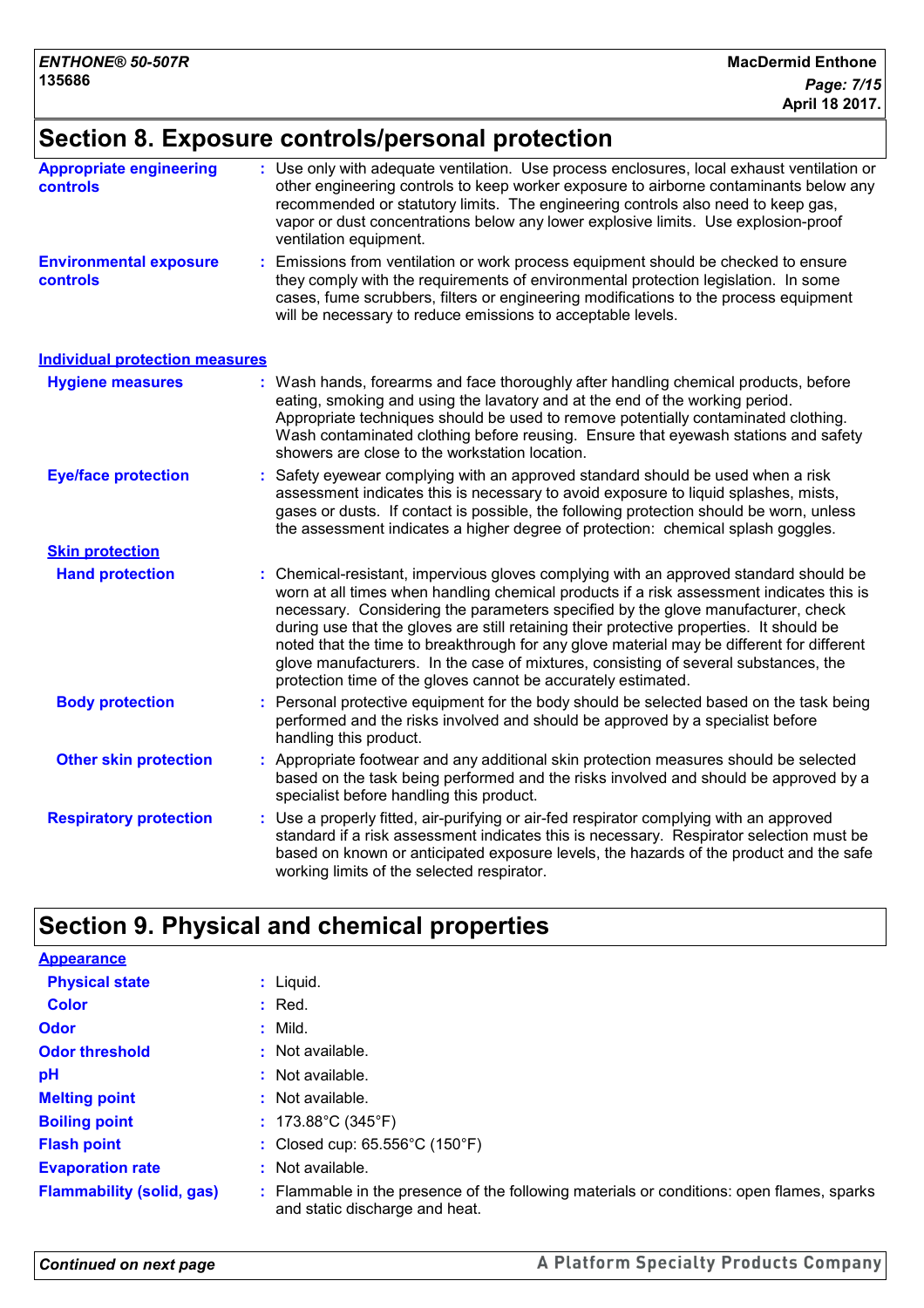## **Section 9. Physical and chemical properties**

| <b>Lower and upper explosive</b><br>(flammable) limits | $:$ Not available. |
|--------------------------------------------------------|--------------------|
| <b>Vapor pressure</b>                                  | : Not available.   |
| <b>Vapor density</b>                                   | : Not available.   |
| <b>Relative density</b>                                | : 1.3              |
| <b>Solubility</b>                                      | $:$ Not available. |
| <b>VOC</b>                                             | $: 377.8$ g/l      |
| <b>Partition coefficient: n-</b><br>octanol/water      | $:$ Not available. |
| <b>Auto-ignition temperature</b>                       | : Not available.   |
| <b>Decomposition temperature</b>                       | : Not available.   |
| <b>Viscosity</b>                                       | : Not available.   |

## **Section 10. Stability and reactivity**

| <b>Reactivity</b>                                        | : No specific test data related to reactivity available for this product or its ingredients.                                                                                 |
|----------------------------------------------------------|------------------------------------------------------------------------------------------------------------------------------------------------------------------------------|
| <b>Chemical stability</b>                                | : The product is stable.                                                                                                                                                     |
| <b>Possibility of hazardous</b><br>reactions             | : Under normal conditions of storage and use, hazardous reactions will not occur.                                                                                            |
| <b>Conditions to avoid</b>                               | : Avoid all possible sources of ignition (spark or flame). Do not pressurize, cut, weld,<br>braze, solder, drill, grind or expose containers to heat or sources of ignition. |
| <b>Incompatibility with various</b><br><b>substances</b> | : Reactive or incompatible with the following materials: oxidizing materials and acids.                                                                                      |
| <b>Hazardous decomposition</b><br>products               | : Under normal conditions of storage and use, hazardous decomposition products should<br>not be produced.                                                                    |
| <b>Other Hazardous</b><br>decomposition products         | : carbon oxides (CO, $CO_2$ ), sulfur oxides ( $SO_2$ , $SO_3$ etc.), nitrogen oxides (NO, $NO_2$ etc.),<br>Metallic oxides.                                                 |
| <b>Hazardous polymerization</b>                          | : Under normal conditions of storage and use, hazardous polymerization will not occur.                                                                                       |
|                                                          |                                                                                                                                                                              |

## **Section 11. Toxicological information**

| <b>Routes of entry</b>               | : Dermal contact. Eye contact. Inhalation. Ingestion. |                |                          |                 |
|--------------------------------------|-------------------------------------------------------|----------------|--------------------------|-----------------|
| <b>Acute toxicity</b>                |                                                       |                |                          |                 |
| <b>Product/ingredient name</b>       | <b>Result</b>                                         | <b>Species</b> | <b>Dose</b>              | <b>Exposure</b> |
| $2-(2-ethoxyethoxy)ethyl$<br>acetate | LD50 Dermal                                           | Rabbit         | 15000 mg/kg              |                 |
|                                      | LD50 Oral                                             | Rat            | 11000 mg/kg              |                 |
| Cadmium (Non-pyrophoric)             | LD50 Oral                                             | Rat            | 2330 mg/kg               |                 |
| 2-methoxy-1-methylethyl<br>acetate   | LD50 Dermal                                           | Rabbit         | $>5$ g/kg                |                 |
|                                      | LD50 Oral                                             | Rat            | 8532 mg/kg               |                 |
| selenium                             | LD50 Oral                                             | Rat            | 6700 mg/kg               |                 |
|                                      | LD50 Oral                                             | Rat            | 6700 mg/kg               |                 |
| petroleum solvent naphtha            | <b>LC50 Inhalation Vapor</b>                          | Rat            | $>590$ mg/m <sup>3</sup> | 4 hours         |
|                                      | LD50 Dermal                                           | Rabbit         | >2000 mg/kg              |                 |
|                                      | LD50 Oral                                             | Rat            | 3200 mg/kg               |                 |

**Irritation/Corrosion**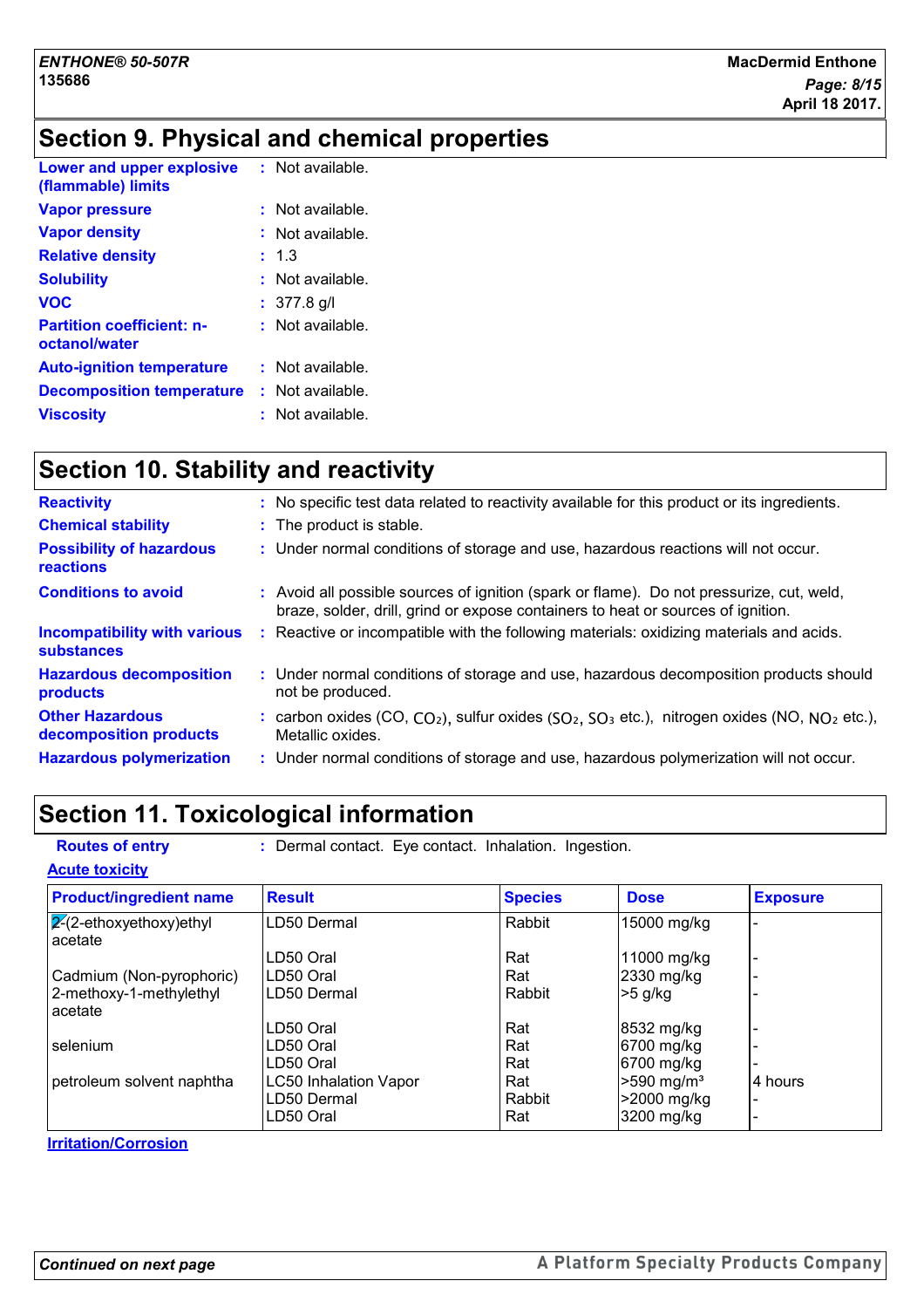## **Section 11. Toxicological information**

| <b>Product/ingredient name</b>        | <b>Result</b>            | <b>Species</b> | <b>Score</b> | <b>Exposure</b>                            | <b>Observation</b>       |
|---------------------------------------|--------------------------|----------------|--------------|--------------------------------------------|--------------------------|
| $ 2(2-ethoxyethoxy)$ ethyl<br>acetate | Eyes - Moderate irritant | Rabbit         |              | 500<br>milligrams                          | ۰                        |
|                                       | Skin - Mild irritant     | Rabbit         |              | 500<br>milligrams                          | ۰                        |
| (2-methoxymethylethoxy)<br>propanol   | Eyes - Mild irritant     | Human          |              | 8 milligrams                               | $\overline{\phantom{a}}$ |
|                                       | Eyes - Mild irritant     | Rabbit         |              | 24 hours 500<br>milligrams                 |                          |
|                                       | Skin - Mild irritant     | Rabbit         |              | 500<br>milligrams                          | ۰                        |
| petroleum solvent naphtha             | Skin - Mild irritant     | Rabbit         |              | 24 hours 500<br>microliters                | $\blacksquare$           |
| Inorganic filler                      | Skin - Mild irritant     | Human          |              | 72 hours 300<br>Micrograms<br>Intermittent | $\blacksquare$           |

#### **Sensitization**

Not available.

#### **Mutagenicity**

| <b>Product/ingredient name</b> | <b>Test</b> | <b>Experiment</b>                                     | <b>Result</b>          |
|--------------------------------|-------------|-------------------------------------------------------|------------------------|
| Cadmium (Non-pyrophoric)       |             | Subject: Mammalian-Animal<br>Subject: Mammalian-Human | Equivocal<br>Equivocal |

#### **Carcinogenicity**

No applicable toxicity data

#### **Additional information:**

#### **Classification**

| <b>Product/ingredient name</b>                                    | <b>OSHA</b> | <b>IARC</b> | <b>NTP</b>                      |
|-------------------------------------------------------------------|-------------|-------------|---------------------------------|
| Cadmium (Non-pyrophoric)<br><b>I</b> selenium<br>Inorganic filler |             | 2Β          | Known to be a human carcinogen. |

#### **Reproductive toxicity**

| <b>Product/ingredient name</b> | <b>Maternal</b><br>toxicity | <b>Fertility</b> | <b>Development</b><br>toxin | <b>Species</b>       | <b>Dose</b>                                | <b>Exposure</b> |
|--------------------------------|-----------------------------|------------------|-----------------------------|----------------------|--------------------------------------------|-----------------|
| Cadmium (Non-pyrophoric)       |                             |                  | Equivocal                   | Rat - Male           | Oral: 155<br>mg/kg                         |                 |
|                                |                             |                  | Equivocal                   | <b>IRat - Female</b> | Oral: 220<br>mg/kg                         |                 |
|                                |                             | Equivocal        | $\overline{\phantom{a}}$    | Rat - Male           | Intraperitoneal:  _<br>1124 $\mu$ g/<br>kg |                 |

#### **Teratogenicity**

| <b>Product/ingredient name</b> | <b>Result</b>                               | <b>Species</b> | <b>Dose</b>                   | <b>Exposure</b> |
|--------------------------------|---------------------------------------------|----------------|-------------------------------|-----------------|
| Cadmium (Non-pyrophoric)       | Equivocal - Oral<br>Equivocal - Intravenous | 'Rat<br>Rat    | $23 \text{ mg/kg}$<br>8 mg/kg |                 |

**Specific target organ toxicity (single exposure)**

Not available.

**Specific target organ toxicity (repeated exposure)**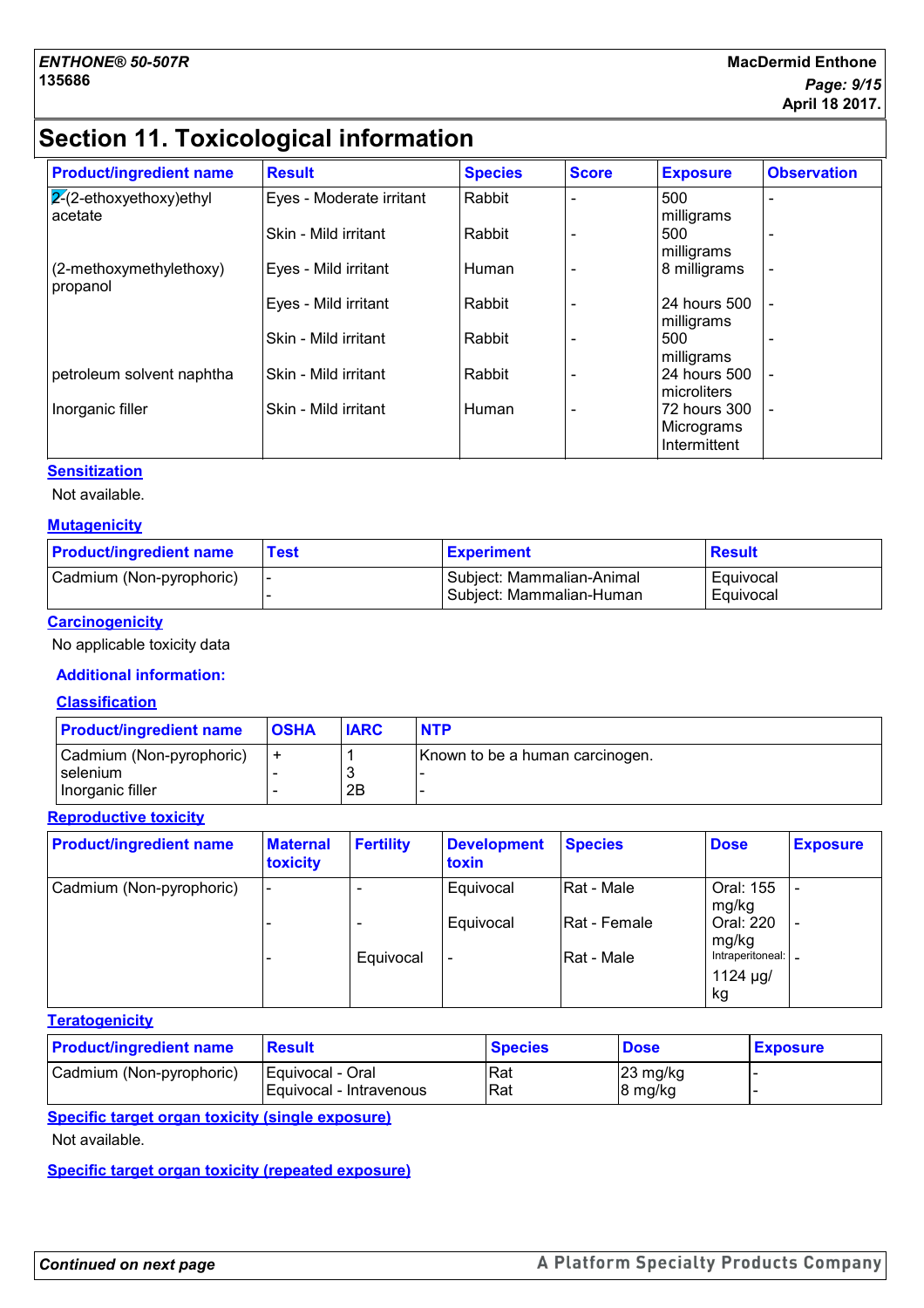## **Section 11. Toxicological information**

| <b>Name</b>                                                                              |                                                                            | <b>Category</b>                                                                                                           | <b>Route of</b><br>exposure           | <b>Target organs</b> |
|------------------------------------------------------------------------------------------|----------------------------------------------------------------------------|---------------------------------------------------------------------------------------------------------------------------|---------------------------------------|----------------------|
| Cadmium (Non-pyrophoric)                                                                 |                                                                            | Category 1                                                                                                                | Not determined                        | Not determined       |
| <b>Aspiration hazard</b>                                                                 |                                                                            |                                                                                                                           |                                       |                      |
| <b>Name</b>                                                                              |                                                                            |                                                                                                                           | <b>Result</b>                         |                      |
| petroleum solvent naphtha                                                                |                                                                            |                                                                                                                           | <b>ASPIRATION HAZARD - Category 1</b> |                      |
| <b>Information on the likely</b><br>routes of exposure                                   | : Not available.                                                           |                                                                                                                           |                                       |                      |
| <b>Potential acute health effects</b>                                                    |                                                                            |                                                                                                                           |                                       |                      |
| <b>Eye contact</b>                                                                       | : Causes serious eye irritation.                                           |                                                                                                                           |                                       |                      |
| <b>Inhalation</b>                                                                        | : Fatal if inhaled.                                                        |                                                                                                                           |                                       |                      |
| <b>Skin contact</b>                                                                      |                                                                            | : No known significant effects or critical hazards.                                                                       |                                       |                      |
| <b>Ingestion</b>                                                                         | : Harmful if swallowed.                                                    |                                                                                                                           |                                       |                      |
| <b>Symptoms related to the physical, chemical and toxicological characteristics</b>      |                                                                            |                                                                                                                           |                                       |                      |
| <b>Eye contact</b>                                                                       | pain or irritation<br>watering<br>redness                                  | : Adverse symptoms may include the following:                                                                             |                                       |                      |
| <b>Inhalation</b>                                                                        | reduced fetal weight<br>increase in fetal deaths<br>skeletal malformations | : Adverse symptoms may include the following:                                                                             |                                       |                      |
| <b>Skin contact</b>                                                                      | reduced fetal weight<br>increase in fetal deaths<br>skeletal malformations | : Adverse symptoms may include the following:                                                                             |                                       |                      |
| <b>Ingestion</b>                                                                         |                                                                            | Adverse symptoms may include the following:<br>reduced fetal weight<br>increase in fetal deaths<br>skeletal malformations |                                       |                      |
| Delayed and immediate effects and also chronic effects from short and long term exposure |                                                                            |                                                                                                                           |                                       |                      |
| <b>Short term exposure</b>                                                               |                                                                            |                                                                                                                           |                                       |                      |
| <b>Potential immediate</b><br>effects                                                    | : Not available.                                                           |                                                                                                                           |                                       |                      |

| <b>Long term exposure</b>                    |                                                                               |
|----------------------------------------------|-------------------------------------------------------------------------------|
| <b>Potential immediate</b><br><b>effects</b> | $:$ Not available.                                                            |
| <b>Potential delayed effects</b>             | : Not available.                                                              |
| <b>Potential chronic health effects</b>      |                                                                               |
| <b>General</b>                               | : Causes damage to organs through prolonged or repeated exposure.             |
| <b>Carcinogenicity</b>                       | : May cause cancer. Risk of cancer depends on duration and level of exposure. |
| <b>Mutagenicity</b>                          | : Suspected of causing genetic defects.                                       |
| <b>Teratogenicity</b>                        | : Suspected of damaging the unborn child.                                     |
| <b>Developmental effects</b>                 | : No known significant effects or critical hazards.                           |
| <b>Fertility effects</b>                     | : Suspected of damaging fertility.                                            |
|                                              |                                                                               |

**Potential delayed effects :** Not available.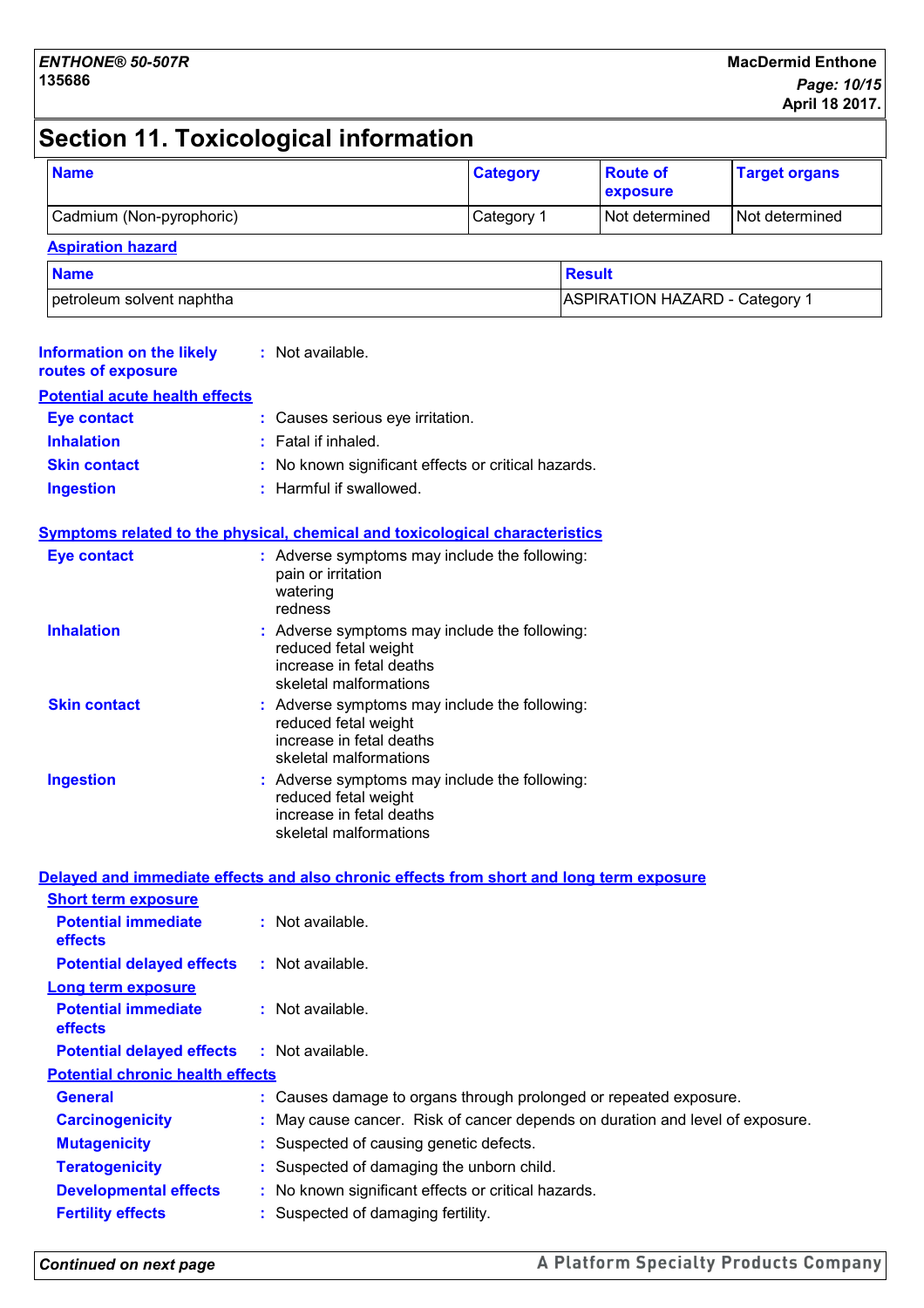## **Section 11. Toxicological information**

#### **Numerical measures of toxicity**

#### **Acute toxicity estimates**

| <b>Route</b>                 | <b>ATE value</b> |
|------------------------------|------------------|
| Oral                         | 1444.4 mg/kg     |
| Inhalation (vapors)          | $15.43$ mg/l     |
| Inhalation (dusts and mists) | $0.1805$ mg/l    |

## **Section 12. Ecological information**

#### **Toxicity**

| <b>Product/ingredient name</b> | <b>Result</b>                            | <b>Species</b>                   | <b>Exposure</b>      |
|--------------------------------|------------------------------------------|----------------------------------|----------------------|
| <b>barium</b> sulfate          | Acute EC50 634 mg/l Fresh water          | Crustaceans - Cypris subglobosa  | 48 hours             |
|                                | Acute EC50 32000 µg/l Fresh water        | Daphnia - Daphnia magna          | 48 hours             |
| 2-(2-ethoxyethoxy)ethyl        | LC50 110 mg/l                            | Fish                             | 96 hours             |
| acetate                        |                                          |                                  |                      |
| Cadmium (Non-pyrophoric)       | Acute EC50 97 µg/l Fresh water           | Algae - Pseudokirchneriella      | 72 hours             |
|                                |                                          | subcapitata - Exponential growth |                      |
|                                | Acute EC50 0.095 mg/l Marine water       | phase<br>Algae - Ulva pertusa    | 96 hours             |
|                                | Acute EC50 200 µg/l Fresh water          | Aquatic plants - Lemna minor     | 4 days               |
|                                | Acute LC50 0.072 µg/l Marine water       | Crustaceans - Amphipoda - Adult  | 48 hours             |
|                                | Acute LC50 24 µg/l Fresh water           | Daphnia - Daphnia magna          | 48 hours             |
|                                | Acute LC50 1 µg/l Fresh water            | Fish - Pimephales promelas -     | 96 hours             |
|                                |                                          | Juvenile (Fledgling, Hatchling,  |                      |
|                                |                                          | Weanling)                        |                      |
|                                | Chronic NOEC 2 µg/l Fresh water          | Algae - Parachlorella kessleri - | 72 hours             |
|                                |                                          | Exponential growth phase         |                      |
|                                | Chronic NOEC 0.02 µg/l Fresh water       | Fish - Cyprinus carpio           | 4 weeks              |
| (2-methoxymethylethoxy)        | EC50 >969 mg/l                           | Algae                            | 96 hours             |
| propanol                       |                                          |                                  |                      |
| 2-methoxy-1-methylethyl        | Acute EC50 500 mg/l                      | Daphnia                          | 48 hours             |
| acetate                        |                                          |                                  |                      |
|                                | Acute LC50 161 mg/l                      | Fish                             | 96 hours             |
| selenium                       | Acute EC50 99000 µg/l Fresh water        | Algae - Pseudokirchneriella      | 3 days               |
|                                |                                          | subcapitata - Exponential growth |                      |
|                                |                                          | phase                            |                      |
|                                | Acute EC50 96000 µg/l Fresh water        | Algae - Pseudokirchneriella      | 4 days               |
|                                |                                          | subcapitata - Exponential growth |                      |
|                                |                                          | phase                            |                      |
|                                | Acute EC50 2400 µg/l Fresh water         | Aquatic plants - Lemna minor     | 4 days               |
|                                | Acute LC50 940 µg/l Fresh water          | Crustaceans - Hyalella azteca -  | 48 hours             |
|                                |                                          | Adult                            |                      |
|                                | Acute LC50 0.43 mg/l                     | Daphnia                          | 96 hours             |
|                                | Acute LC50 1200 µg/l                     | Daphnia - Daphnia magna          | 48 hours             |
|                                | Acute LC50 1 mg/l                        | Fish                             | 96 hours             |
|                                | Acute LC50 11.5 mg/l                     | Fish                             | 96 hours             |
|                                | Acute LC50 12.5 mg/l                     | Fish<br>Fish                     | 96 hours             |
|                                | Acute LC50 45 mg/l<br>Acute LC50 48 mg/l | Fish                             | 96 hours<br>96 hours |
|                                | Acute LC50 0.93 mg/l Fresh water         | Fish - Pimephales promelas       | 96 hours             |
|                                | Chronic NOEC 85 µg/l Fresh water         | Daphnia - Daphnia magna          | 21 days              |
|                                | Chronic NOEC 330 to 640 µg/l Fresh       | Fish - Lepomis macrochirus -     | 60 days              |
|                                | water                                    | Juvenile (Fledgling, Hatchling,  |                      |
|                                |                                          | Weanling)                        |                      |
| Inorganic filler               | Acute LC50 3 mg/l Fresh water            | Crustaceans - Ceriodaphnia       | 48 hours             |
|                                |                                          | dubia - Neonate                  |                      |
|                                | Acute LC50 6.5 mg/l Fresh water          | Daphnia - Daphnia pulex -        | 48 hours             |
|                                |                                          |                                  |                      |

A Platform Specialty Products Company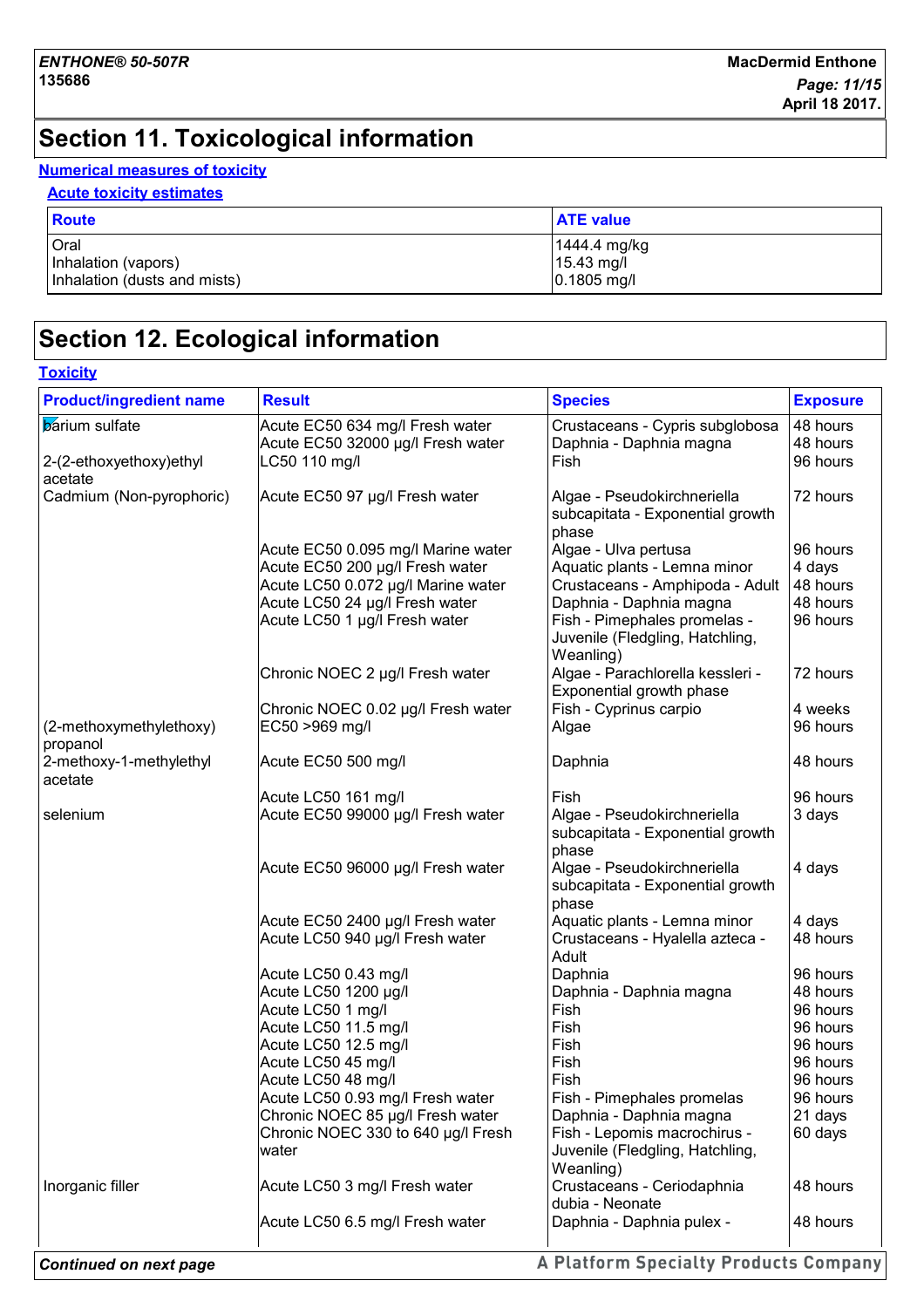## **Section 12. Ecological information**

|                                                         |                                        | Neonate<br>Acute LC50 >1000000 µg/l Marine water<br>Fish - Fundulus heteroclitus |                  | 96 hours |
|---------------------------------------------------------|----------------------------------------|----------------------------------------------------------------------------------|------------------|----------|
| <b>Persistence and degradability</b>                    |                                        |                                                                                  |                  |          |
| Not available.                                          |                                        |                                                                                  |                  |          |
| <b>Bioaccumulative potential</b>                        |                                        |                                                                                  |                  |          |
| <b>Product/ingredient name</b>                          | LogP <sub>ow</sub>                     | <b>BCF</b>                                                                       | <b>Potential</b> |          |
| $2-(2-ethoxyethoxy)ethyl$<br>acetate                    | 0.76                                   | 3.2                                                                              | low              |          |
| (2-methoxymethylethoxy)<br>propanol                     | 0.004                                  |                                                                                  | low              |          |
| 2-methoxy-1-methylethyl<br>acetate                      | 1.2                                    |                                                                                  | low              |          |
| selenium                                                |                                        | 9226                                                                             | high             |          |
| petroleum solvent naphtha<br>Inorganic filler           | 2.8 to 6.5<br>$\overline{\phantom{0}}$ | 99 to 5780<br>352                                                                | high<br>low      |          |
| <b>Mobility in soil</b>                                 |                                        |                                                                                  |                  |          |
| <b>Soil/water partition</b><br><b>coefficient (Koc)</b> | : Not available.                       |                                                                                  |                  |          |
| <b>Other adverse effects</b>                            |                                        | : No known significant effects or critical hazards.                              |                  |          |

## **Section 13. Disposal considerations**

#### **Disposal methods :**

The generation of waste should be avoided or minimized wherever possible. Disposal of this product, solutions and any by-products should at all times comply with the requirements of environmental protection and waste disposal legislation and any regional local authority requirements. Dispose of surplus and non-recyclable products via a licensed waste disposal contractor. Waste should not be disposed of untreated to the sewer unless fully compliant with the requirements of all authorities with jurisdiction. Waste packaging should be recycled. Incineration or landfill should only be considered when recycling is not feasible. This material and its container must be disposed of in a safe way. Care should be taken when handling emptied containers that have not been cleaned or rinsed out. Empty containers or liners may retain some product residues. Vapor from product residues may create a highly flammable or explosive atmosphere inside the container. Do not cut, weld or grind used containers unless they have been cleaned thoroughly internally. Avoid dispersal of spilled material and runoff and contact with soil, waterways, drains and sewers.

|                                   | <b>DOT</b><br><b>Classification</b> | <b>TDG</b><br><b>Classification</b> | <b>Mexico</b><br><b>Classification</b>                                                                                       | <b>UN</b>                                                                                                                    | <b>IMDG</b>                                                                                                                  | <b>IATA</b>                                                                                                                  |
|-----------------------------------|-------------------------------------|-------------------------------------|------------------------------------------------------------------------------------------------------------------------------|------------------------------------------------------------------------------------------------------------------------------|------------------------------------------------------------------------------------------------------------------------------|------------------------------------------------------------------------------------------------------------------------------|
| <b>UN number</b>                  | Not regulated.                      | Not available.                      | <b>UN3082</b>                                                                                                                | <b>UN3082</b>                                                                                                                | <b>UN3082</b>                                                                                                                | <b>UN3082</b>                                                                                                                |
| <b>UN proper</b><br>shipping name |                                     | Not available.                      | <b>ENVIRONMENTALLY</b><br><b>HAZARDOUS</b><br>SUBSTANCE,<br>LIQUID, N.O.S.<br>(Cadmium<br>(Non-<br>pyrophoric),<br>selenium) | <b>ENVIRONMENTALLY</b><br><b>HAZARDOUS</b><br>SUBSTANCE,<br>LIQUID, N.O.S.<br>(Cadmium<br>(Non-<br>pyrophoric),<br>selenium) | <b>ENVIRONMENTALLY</b><br><b>HAZARDOUS</b><br>SUBSTANCE,<br>LIQUID, N.O.S.<br>(Cadmium<br>(Non-<br>pyrophoric),<br>selenium) | <b>ENVIRONMENTALLY</b><br><b>HAZARDOUS</b><br>SUBSTANCE,<br>LIQUID, N.O.S.<br>(Cadmium<br>(Non-<br>pyrophoric),<br>selenium) |

## **Section 14. Transport information**

*Continued on next page*

A Platform Specialty Products Company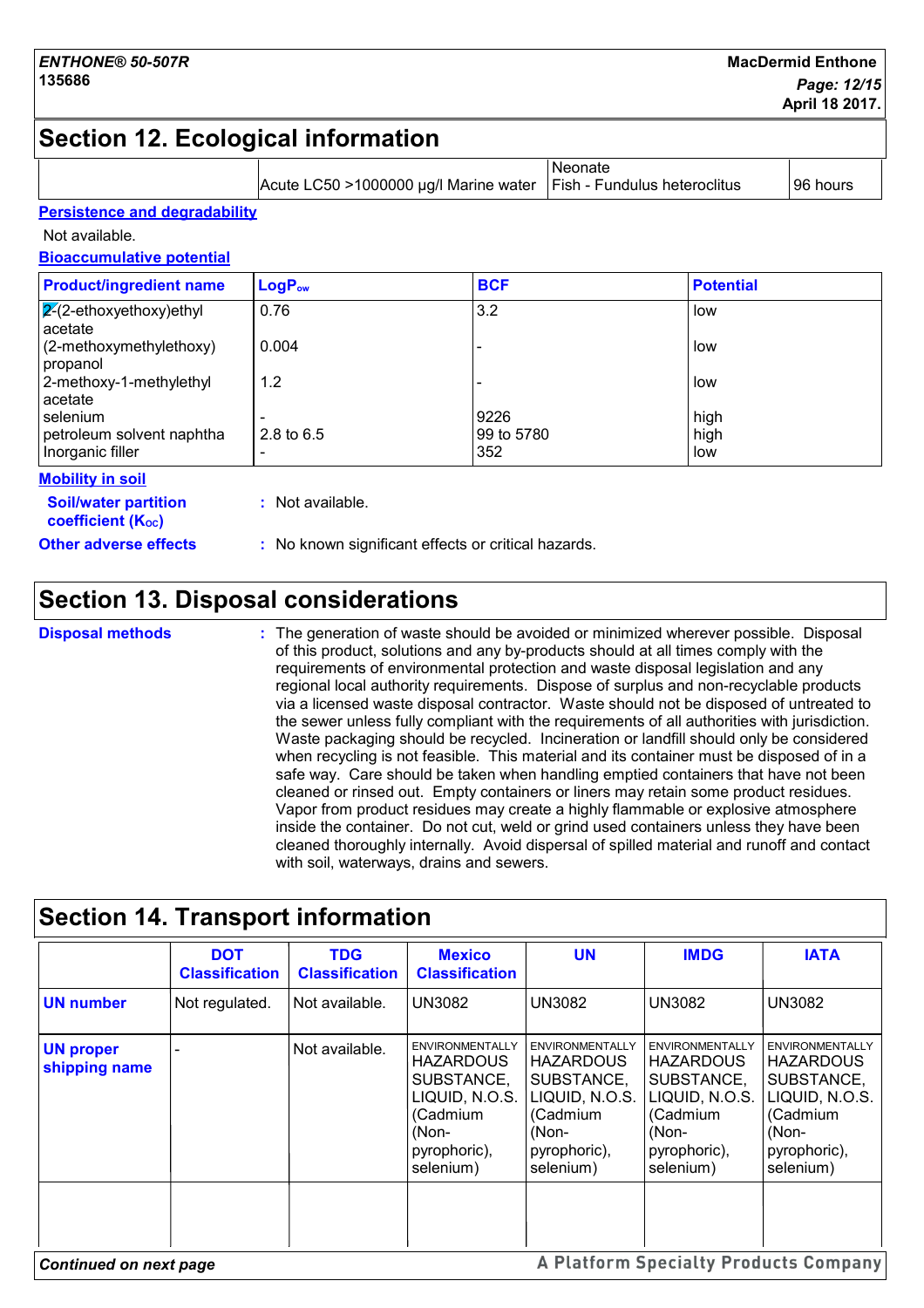## **Section 14. Transport information**

| <b>Transport</b><br>hazard class(es)                                         |                | Not available. | 9                                                                                                       | 9<br>$\mathbf{\mathbf{\mathbf{\mathbf{\mathbf{\mathbf{\mathbf{\mathbf{Y}}}}}}$ | 9<br>¥         | 9    |
|------------------------------------------------------------------------------|----------------|----------------|---------------------------------------------------------------------------------------------------------|--------------------------------------------------------------------------------|----------------|------|
| <b>Packing group</b>                                                         | $\blacksquare$ | L              | III                                                                                                     | III                                                                            | $\mathbf{III}$ | III  |
| <b>Environmental</b><br>hazards                                              | No.            | No.            | Yes.                                                                                                    | Yes.                                                                           | Yes.           | Yes. |
| <b>Additional</b><br>information -<br><b>Mexico</b><br><b>Classification</b> | ≤5 kg.         |                | The environmentally hazardous substance mark is not required when transported in sizes of $\leq 5$ L or |                                                                                |                |      |
| <b>Additional</b><br>information -<br><b>UN</b><br><b>Classification</b>     | ≤5 kg.         |                | The environmentally hazardous substance mark is not required when transported in sizes of $\leq 5$ L or |                                                                                |                |      |
| <b>Additional</b><br>information -<br><b>IMDG</b><br><b>Classification</b>   |                |                | The marine pollutant mark is not required when transported in sizes of $\leq 5$ L or $\leq 5$ kg.       |                                                                                |                |      |
| <b>Additional</b><br>information -<br><b>IATA</b><br><b>Classification</b>   | $≤5$ kg.       |                | The environmentally hazardous substance mark is not required when transported in sizes of $\leq 5$ L or |                                                                                |                |      |

**Special precautions for user Transport within user's premises:** always transport in closed containers that are **:** upright and secure. Ensure that persons transporting the product know what to do in the event of an accident or spillage.

## **Section 15. Regulatory information**

| <b>Continued on next page</b>                 |                                                                    | A Platform Specialty Products Company                                          |
|-----------------------------------------------|--------------------------------------------------------------------|--------------------------------------------------------------------------------|
| <b>SARA 313</b>                               |                                                                    |                                                                                |
|                                               | Immediate (acute) health hazard<br>Delayed (chronic) health hazard |                                                                                |
| <b>Classification</b>                         | $:$ Fire hazard                                                    |                                                                                |
| <b>SARA 311/312</b>                           |                                                                    |                                                                                |
| No products were found.                       |                                                                    |                                                                                |
| <b>Composition/information on ingredients</b> |                                                                    |                                                                                |
| <b>SARA 302/304</b>                           |                                                                    |                                                                                |
| <b>United States inventory</b><br>(TSCA 8b)   | : All components are listed or exempted.                           |                                                                                |
|                                               | TSCA 12(b) annual export notification: No products were found.     |                                                                                |
|                                               | TSCA 12(b) one-time export notification: No products were found.   |                                                                                |
|                                               |                                                                    | TSCA 5(a)2 final significant new use rule (SNUR): No products were found.      |
| <b>U.S. Federal regulations</b>               |                                                                    | : TSCA 5(a)2 proposed significant new use rule (SNUR): No products were found. |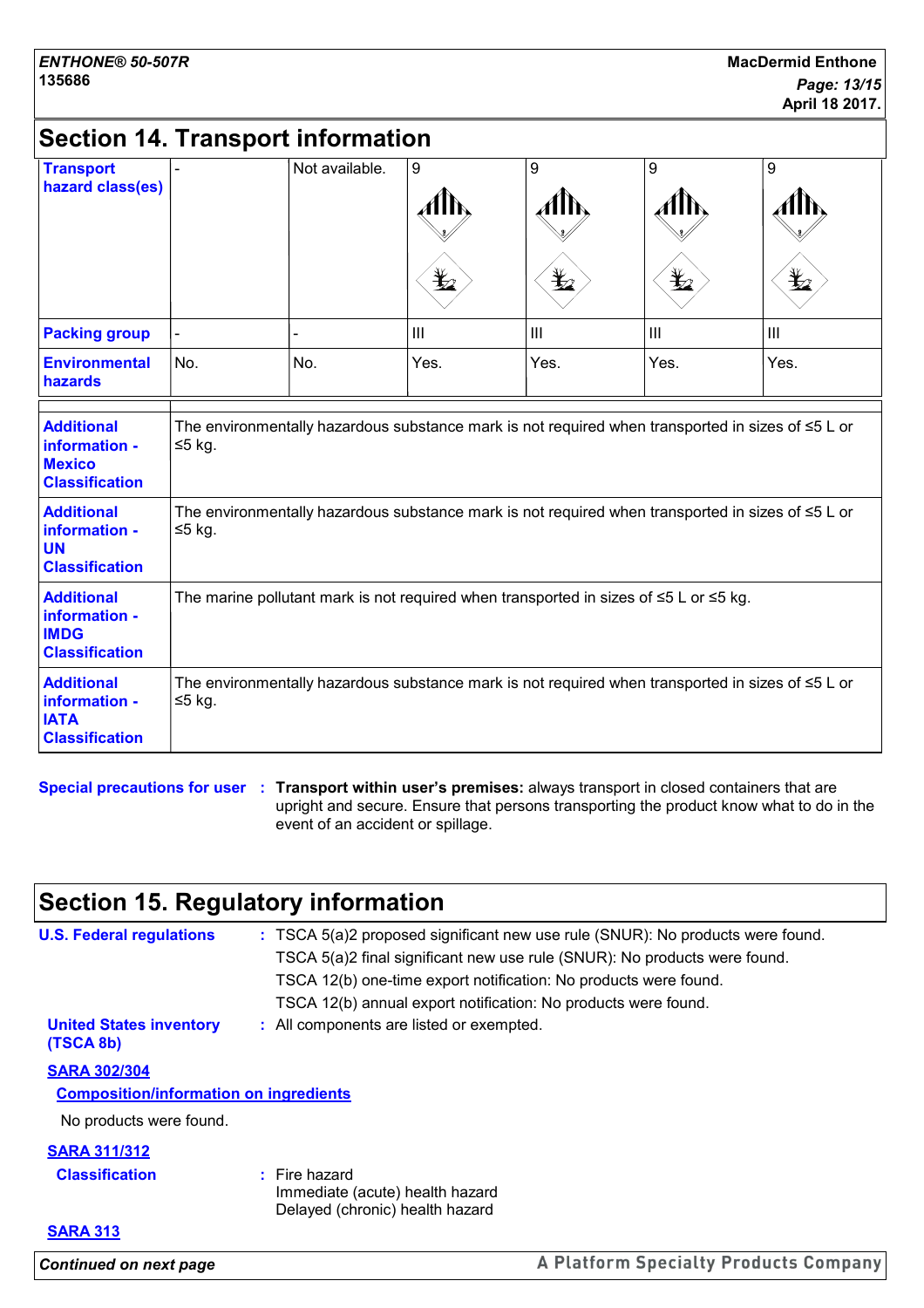## **Section 15. Regulatory information**

|                                           | <b>Product name</b>                                                                                           | <b>CAS number</b>                                      | $\frac{9}{6}$                                 |
|-------------------------------------------|---------------------------------------------------------------------------------------------------------------|--------------------------------------------------------|-----------------------------------------------|
| <b>Form R - Reporting</b><br>requirements | $2-(2-ethoxyethoxy)$ ethyl acetate<br>Cadmium (Non-pyrophoric)<br>(2-methoxymethylethoxy)propanol<br>selenium | $112 - 15 - 2$<br>7440-43-9<br>34590-94-8<br>7782-49-2 | $10 - 20$<br>$1 - 10$<br>$1 - 10$<br>$1 - 10$ |
| <b>Supplier notification</b>              | $ 2(2-ethoxyethoxy)$ ethyl acetate<br>Cadmium (Non-pyrophoric)<br>selenium                                    | $112 - 15 - 2$<br>7440-43-9<br>7782-49-2               | $10 - 20$<br>$1 - 10$<br>$1 - 10$             |

SARA 313 notifications must not be detached from the SDS and any copying and redistribution of the SDS shall include copying and redistribution of the notice attached to copies of the SDS subsequently redistributed.

#### **California Prop. 65**

**WARNING:** This product contains a chemical known to the State of California to cause cancer and birth defects or other reproductive harm.

**Canada 19. In the component is not listed in DSL** but all such components are listed in NDSL.

#### **International lists**

**National inventory**

## **Section 16. Other information**

#### **Hazardous Material Information System (U.S.A.)**



#### **Procedure used to derive the classification**

| <b>Classification</b>        | <b>Justification</b>  |
|------------------------------|-----------------------|
| Flam. Liq. 4, H227           | On basis of test data |
| Acute Tox. 4, H302           | Calculation method    |
| Acute Tox. 2, H330           | Calculation method    |
| Eye Irrit. 2A, H319          | Calculation method    |
| Muta. 2, H341                | Calculation method    |
| l Carc. 1B. H350             | Calculation method    |
| Repr. 2, H361 (Fertility)    | Calculation method    |
| Repr. 2, H361 (Unborn child) | Calculation method    |
| STOT RE 1, H372              | Calculation method    |
| Aquatic Acute 1, H400        | Calculation method    |
| Aquatic Chronic 1, H410      | Calculation method    |

|--|

| <b>Prepared by</b>                       | ÷. | <b>Regulatory Affairs Department</b><br>enthone.msds@macdermidenthone.com |
|------------------------------------------|----|---------------------------------------------------------------------------|
| <b>Version</b>                           |    | : 1.03                                                                    |
| Date of previous issue                   |    | : October 11 2016.                                                        |
| Date of issue/Date of<br><b>revision</b> |    | : April 18 2017.                                                          |
|                                          |    |                                                                           |